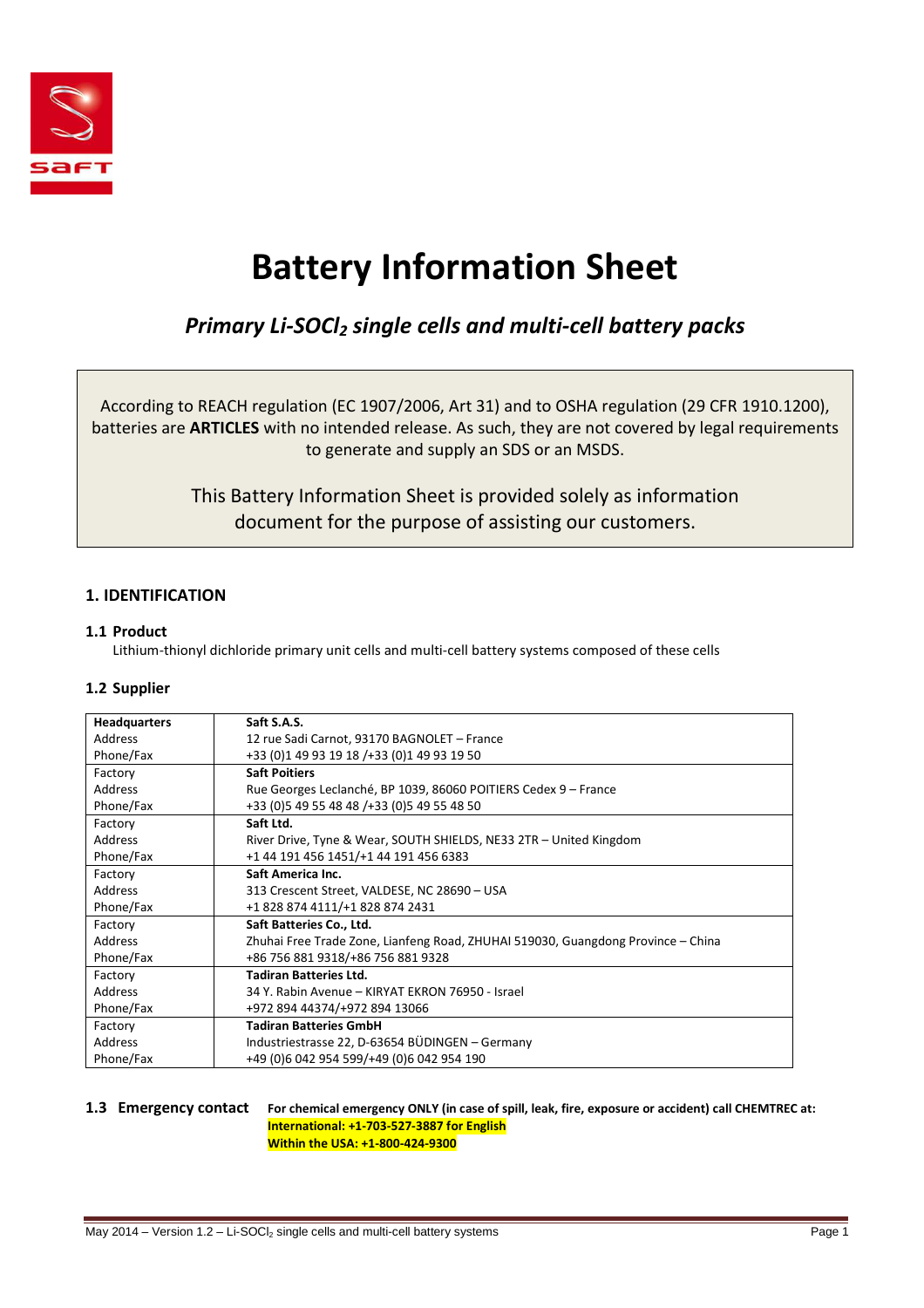

#### **2. HAZARD IDENTIFICATION**

The Li-SOCI<sub>2</sub> batteries described in this Battery Information Sheet are sealed units which are not hazardous under normal operating conditions in accordance with manufacturer's recommendations, as stated in the user's manual or other similar documentation. Under normal use, the battery integrity is maintained and the active components it contains are isolated from the outside.

In particular, the battery should not be submitted to any mechanical (opening, puncture, immersion), thermal (burning, heating to temperatures above the normal temperature range of the product) or electrical abuse (short-circuit, recharge, forced discharge), which will lead to the activation of safety valves and/or the rupture of the battery container.

Any accidental release of the inner components of the cell, or their combustion products could be highly hazardous. Battery content exposition to air humidity/liquid water may be followed by severe battery vent/explosion/fire, depending on the hazard causes and circumstances.

#### **Protection from charging:**

Whenever lithium batteries are not the single power source in a circuit, the following measures recommended by Underwriters Laboratories are relevant. The cells should not be connected with an electrical power source that would increase the load through the cells. The electronic circuit shall include one of the following:

- A. Two suitable diodes or the equivalent in series with the cells to prevent any reverse (charging) current. The second diode is used to provide protection in the event that one would fail. Quality control, or equivalent procedures, shall be established by the device manufacturer to check that the diode polarity is correct for each unit.
- or
- B. A blocking diode or the equivalent to prevent any reverse (charging) current and a resistor to limit current in case of diode failure. The resistor should be sized to limit the reverse (charging) current to the maximum value according to the data sheet of the cell.

#### **3. COMPOSITION, INFORMATION OR INGREDIENTS**

Each unit cell consists of a hermetically sealed metallic can containing a number of chemicals and materials of construction of which the following are potentially hazardous upon release to air.

| Component                                  | <b>CAS Number</b> | <b>EINECS/ELINCS</b> | Content (wt. $%$ )* |
|--------------------------------------------|-------------------|----------------------|---------------------|
| Lithium metal                              | 7439-93-2         | 231-102-5            | $2 - 6$             |
| Thionyl dichloride                         | 7719-09-7         | 231-748-8            | 18-47               |
| Aluminium chloride                         | 7446-70-0         | 231-208-1            | $1 - 5$             |
| Gallium chloride                           | 13450-90-3        | 236-610-0            | $0 - 2$             |
| Lithium chloride                           | 7447-41-8         | 231-212-3            | $1 - 2$             |
| Carbon                                     | 1333-86-4         | 215-609-9            | $2 - 5$             |
| <b>PTFE</b>                                | 9002-84-0         | N/A                  | $0 - 1$             |
| Stainless steel, Nickel and inert material | N/A               | N/A                  | remainder           |

*\* Quantities may vary with cell model* 

#### **4. HANDLING AND STORAGE**

**IMPORTANT NOTICE: Lithium-thionyle chloride batteries are not rechargeable and should not be tentatively charged or recharged. Manufacturer's recommendations should be followed regarding maximum current and operating temperature range. Applying pressure or deforming the battery may lead to disassembly and cause eye, skin and throat irritation.**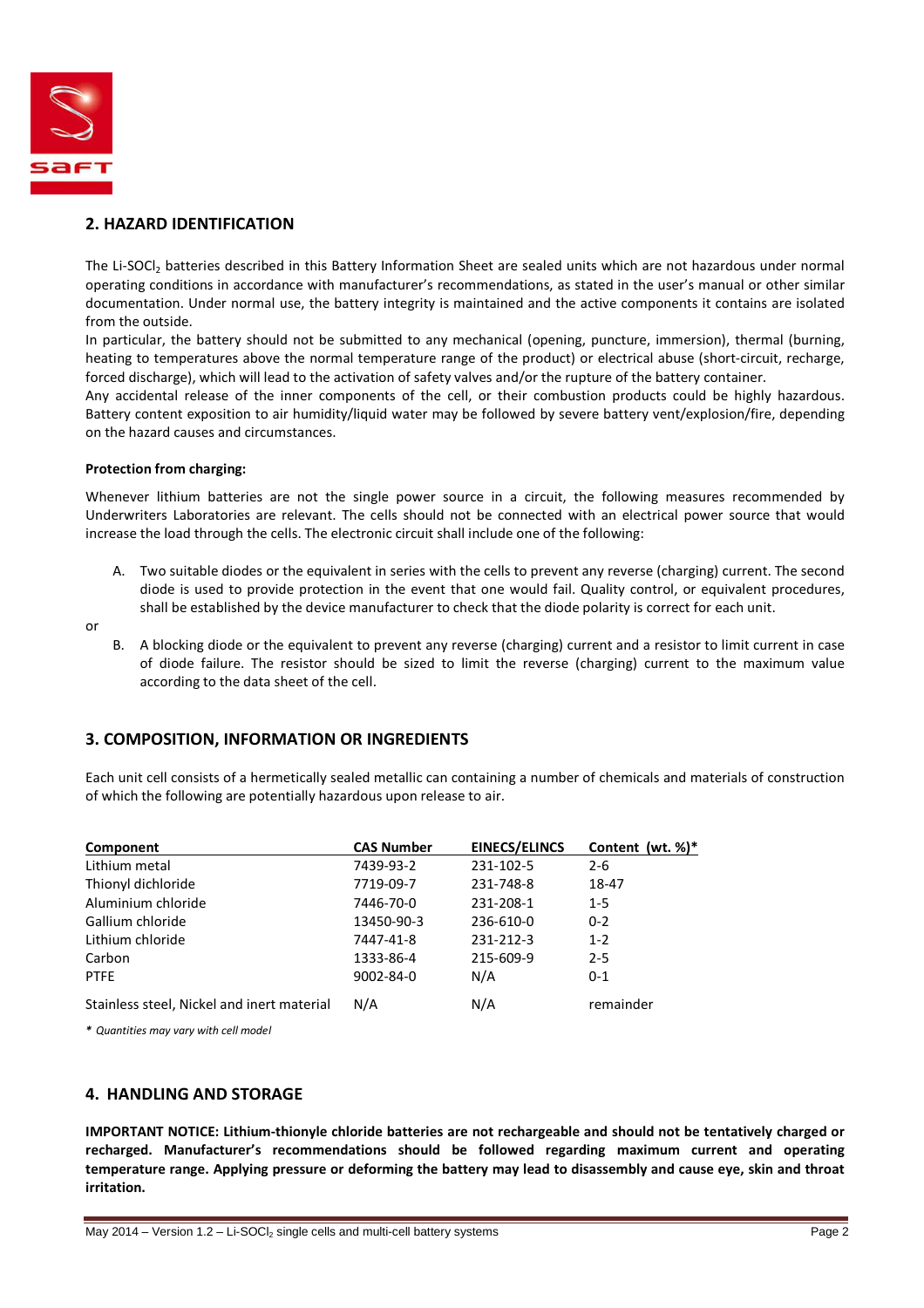

**STORAGE:** Store in a cool, regulated (preferably below 21°C and in any case below 30°C), dry and ventilated area, away from possible sources of heat, open flames, food and drink. Avoid exposure to direct sunlight for long periods. Temperatures above 100°C (or higher for High Temperatures cells and batteries such as the LSH20-150 cell- refer to individual data sheets for maximum temperatures) may cause leakage and rupture, and result in shortened battery service life. Keep proper clearance space between batteries and walls. Since short circuit can cause burn hazard, leakage or explosion hazard, keep batteries in original packaging until use and do not mix them.

#### **HANDLING:**

- Do not open the battery system.
- Do not crush or pierce the cells.
- Do not short  $(+)$  or  $(-)$  terminal with conductors.
- Do not reverse the polarity.
- Do not submit to excessive mechanical stress.
- Do not mix batteries of different types or mix new and old ones together.
- Do not use the unit without its electronic management system.
- Do not expose the unit to water or condensation.
- Do not directly heat, solder or throw into fire. Such unsuitable use can cause leakage or spout vaporized electrolyte fumes and may cause fire or explosion.

#### **5. PHYSICAL AND CHEMICAL PROPERTIES**

The lithium-thionyl chloride cell or battery described by this Battery Information Sheet is a sealed unit when offered for sale. It is a manufactured "article" and does not expose the user to hazardous chemicals when used in accordance with manufacturer specifications.

| Appearance – Cylindrical shape                          |                                     |
|---------------------------------------------------------|-------------------------------------|
| Odour - If leaking, gives off a pungent corrosive odour |                                     |
| Flash point – Not applicable                            | Flammability - Not applicable       |
| Boiling Point – Not applicable                          | Melting Point – Not applicable      |
| Vapor Pressure – Not applicable                         | Vapor Density - Not applicable      |
| $pH - Not$ applicable                                   | Specific Gravity – Not applicable   |
| Solubility (in water) – Not applicable                  | Solubility (other) – Not applicable |
|                                                         |                                     |

#### **6. STABILITY AND REACTIVITY**

**The battery system is stable when handled and stored according to section 4.**

**MATERIALS TO AVOID:** Oxidizing agents, bases, water. Avoid electrolyte contact with aluminium or zinc.

**CONDITIONS TO AVOID:** Do not heat above 100°C (or higher (150°C) for High Temperatures cells and batteries such as the LSH20-150 cell- refer to individual data sheets for maximum temperatures) or incinerate. Do not disassemble, crush, pierce, short, charge or recharge. Avoid mechanical or electrical abuse.

**HAZARDOUS DECOMPOSITION PRODUCTS:** Hydrogen (H2) as well as lithium oxide (Li2O) and lithium hydroxide (LiOH) dust are produced in case of reaction of lithium metal with water (hydrolysis).

Chlorine (Cl<sub>2</sub>), sulfur dioxide (SO<sub>2</sub>) and disulfur dichloride (S<sub>2</sub>Cl<sub>2</sub>) are produced in case of thermal decomposition of thionyl dichloride above 100°C. Hydrochloric acid (HCl) and sulfur dioxide (SO<sub>2</sub>) are produced in case of reaction of thionyl dichloride with water at room temperature.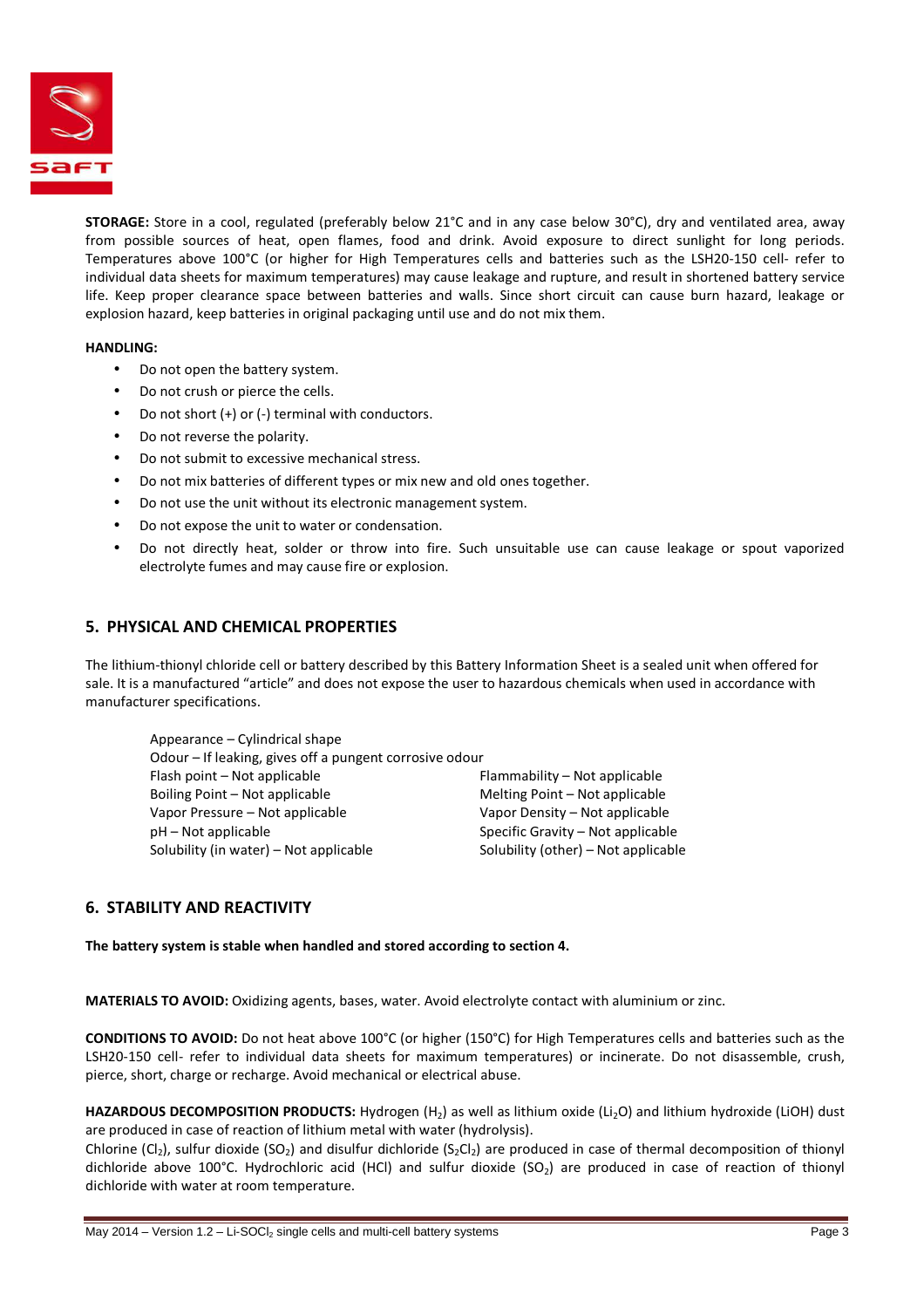

Hydrochloric acid (HCl) fumes, lithium oxide (Li<sub>2</sub>O), lithium hydroxide (LiOH) and aluminium hydroxide (Al(OH)<sub>3</sub>) dust are produced in case of reaction of lithium tetrachloroaluminate (LiAlCl<sub>4</sub>) with water.

#### **7. TOXICOLOGICAL INFORMATION**

There is no risk, unless the battery ruptures. In the event of accidental exposure to internal contents, corrosive fumes will cause severe skin, eye and mucous membrane irritation. Medical conditions are generally aggravated by exposure to battery internal contents: eczema, skin allergies, lung injuries, asthma and other respiratory disorders may occur. Overexposure may cause symptoms of non-fibrotic lung injury and ingestion can cause tissue damage to throat and gastrorespiratory tract.

#### **8. ECOLOGICAL INFORMATION**

The batteries do not contain mercury, cadmium or other heavy metals. Eco-toxicity None known if used/disposed of correctly.

| <b>ELU-LUXILILV</b>       | <u>NOTIE KIJOWIT II USEU/UISDOSEU OF COLLECTIV.</u> |
|---------------------------|-----------------------------------------------------|
| Mammalian affects         | None known if used/disposed of correctly.           |
| Bioaccumulation potential | None known if used/disposed of correctly.           |
| Environmental fate        | None known if used/disposed of correctly.           |

#### **9. DISPOSAL CONSIDERATIONS**

Batteries do not contain hazardous materials according to EC Directives 91/157/EEC, 93/86/EEC, and 2002/95/EC (RoHS) Directive). Battery recycling is either mandatory or recommended: The European Directive 2006/66/EC has been implemented by most EC member states.

Dispose of in accordance with local laws and regulations. Store material for disposal as indicated in Section 4. A disposal service is offered upon request by Tadiran Batteries.

Do not incinerate, or subject cells to temperatures in excess of 100°C (or 150°C for LSH20-150 cells and the battery packs assembled from them). Such abuse can result in loss of seal, electrolyte leakage and/or violent disassembly with risk of material projections.

For additional information a Technical Notice is available upon request.

See the section on "Sustainability & Environment" on http://www.saftbatteries.com

#### **10. TRANSPORTATION INFORMATION**

Note: when manufacturing a new battery pack, one must assure that it has fulfilled the tests according to the UN Model Regulations, Manuel of Tests and Criteria, Part III, subsection 38.3.

#### **10.1 United Nations Class**

For the single cell batteries and multi-cell battery packs that are non-restricted to transport (non-assigned to the Miscellaneous Class 9), use lithium batteries inside label.

For the single cell batteries and multi-cell battery packs which are restricted to transport (assigned to Class 9), use Class 9 Miscellaneous Dangerous Goods and UN Identification Number Labels.

In all cases, refer to the product transport certificate issued by the manufacturer.

UN Numbers: 3090 LITHIUM METAL BATTERIES: Shipment of cells and batteries *in bulk*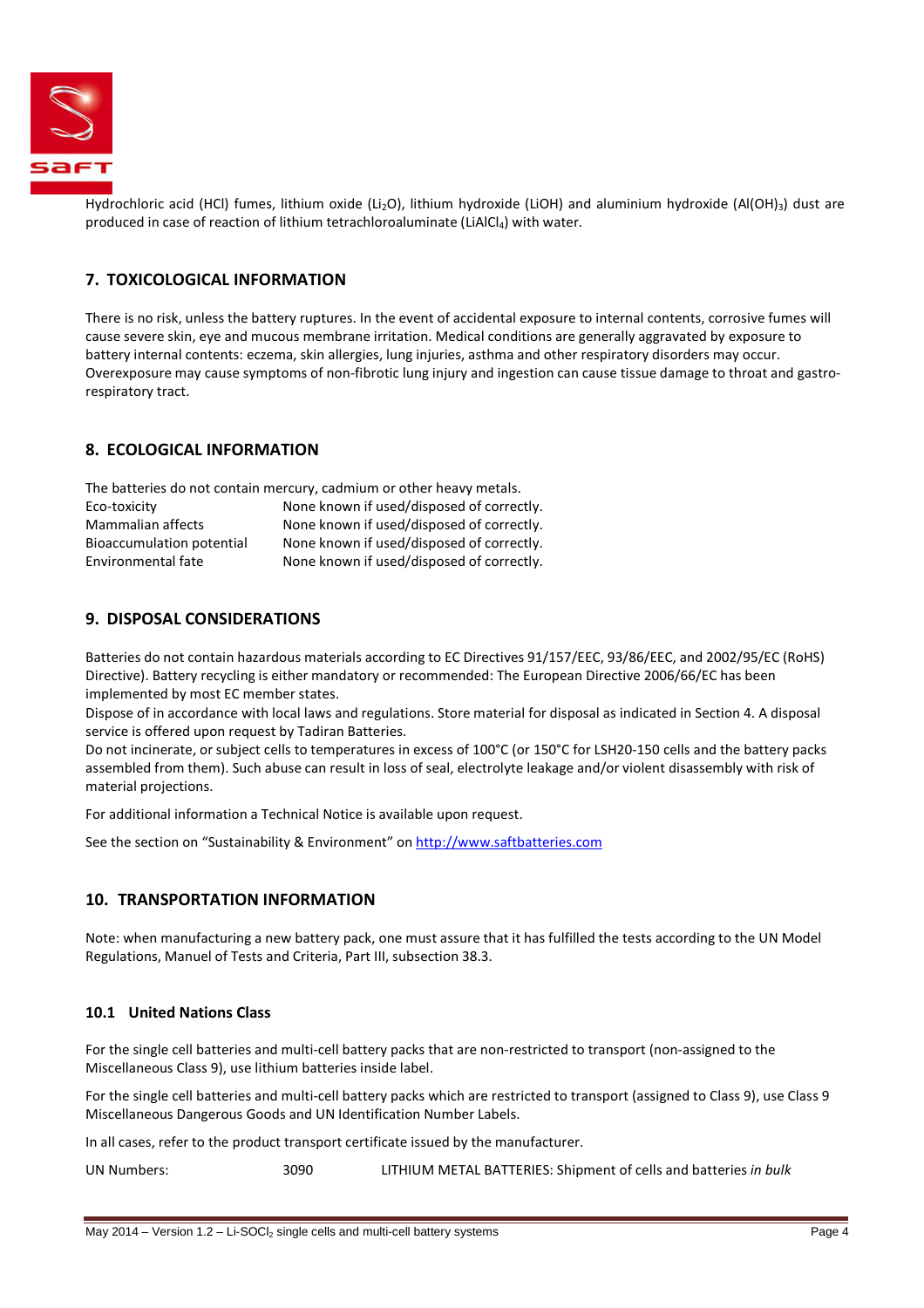

### 3091 LITHIUM METAL BATTERIES CONTAINED IN EQUIPMENT or LITHIUM METAL BATTERIES PACKED WITH EQUIPMENT: Cells and batteries *contained in equipment* or *packed with it*

| Shipping name                 | LITHIUM METAL BATTERIES                                                                                                                                           |
|-------------------------------|-------------------------------------------------------------------------------------------------------------------------------------------------------------------|
| <b>Hazard Classification:</b> | q                                                                                                                                                                 |
|                               | Depending on their lithium metal content, some single cells and small multi-cell battery<br>packs may be non-assigned to Class 9. Refer to Transport Certificate. |
| Packaging:                    | Group II                                                                                                                                                          |
|                               |                                                                                                                                                                   |

#### **10.2 International agreements**

By Air International: IATA/ICAO: UN 3090 or UN3091 By Sea International: IMDG: UN 3090 or UN 3091 European road transportation: ADR European rail transportation: RID

### **11. REGULATORY INFORMATION**

Regulations specifically applicable to the product:

- ACGIH and OSHA: see exposure limits of the internal components of the battery in section 14.
- IATA/ICAO (air transportation): UN 3090 or UN 3091.
- IMDG (sea transportation) : UN 3090 or UN 3091.
- Transportation within the US-DOT, 49 Code of Federal Regulations
- UK regulatory references: Classified under CHIP.
- Battery Directive (2006/66/EC): see section 9

#### **12. FIRST AID MEASURES (not anticipated under normal use)**

#### **12.1. Electrolyte contact**

**EYE CONTACT:** Immediately flush with plenty of water for at least 15 minutes and get medical attention.

**SKIN CONTACT:** Remove contaminated clothing and immediately flush with plenty of water for at least 15 minutes. In severe cases, get medical attention.

**INHALATION:** Contents of an opened cell may cause respiratory tract and mucus membrane irritation. Remove from exposure, rest and keep warm. Immediately inhale Cortisone spray. In severe cases, track medical surveillance for 48 hours.

**INGESTION:** Wash out mouth thoroughly with water and give plenty of water to drink. Get medical attention.

**FURTHER TREATMENT:** All cases of eye contamination, persistent skin irritation and casualties who have swallowed this substance or have breathed its vapours should be seen by a Doctor.

#### **12.2. Lithium metal contact**

**EYE CONTACT:** Immediately flush with large quantities of water for at least 15 minutes, with open eyelids, and get medical attention.

**SKIN CONTACT:** Remove particles of lithium from skin as quick as possible. Immediately flush with plenty of water for at least 15 minutes and get medical attention.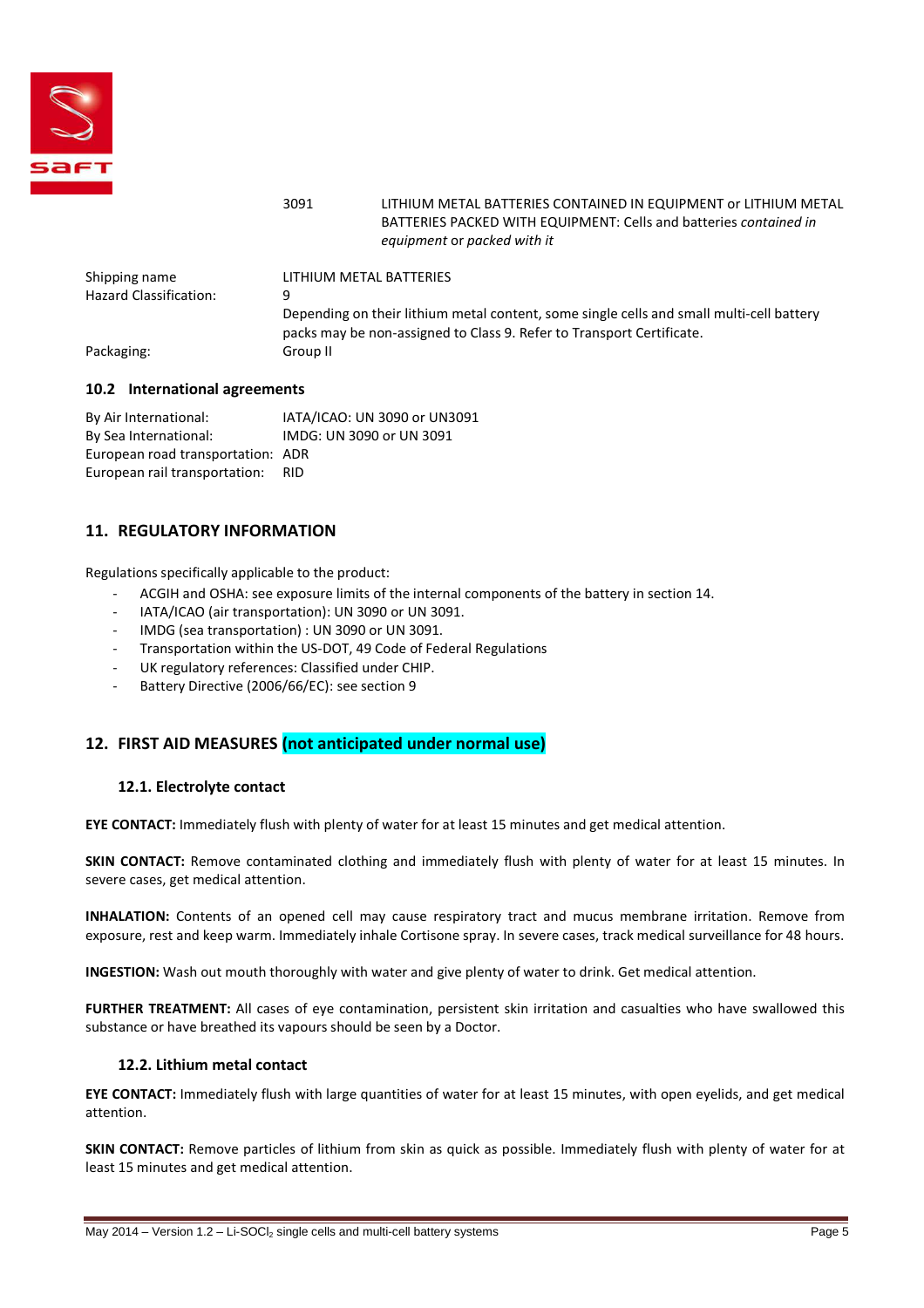

**INHALATION/INGESTION:** Contents of an opened cell may cause respiratory tract and mucus membrane irritation. Remove from exposure, rest and keep warm. Immediately inhale Cortisone spray. In severe cases, track medical surveillance for 48 hours.

#### **13. FIRE FIGHTING MEASURES (not anticipated under normal use)**

#### **ESTINGUISHING MEDIA:**

- During a fire with lithium batteries, using large amounts of cold water or water-based foam has some cooling effect and is effective to prevent fire expansion as long as the extent of the fire has not progressed to the point that the lithium metal they contain is exposed (as marked by appearance of deep red flames). Do not use warm or hot water.
- Lith-X Class D extinguishers are effective on fires involving only a few lithium batteries.
- Do not use  $CO<sub>2</sub>$  or Halon-type extinguishers.
- Do not use sand, dry powder or soda ash, graphite powder or fire blankets.
- **Use only class D metal extinguishers on raw lithium metal.**

#### **SPECIAL FIRE FIGHTING PROCEDURES:**

- Fire fighters should wear approved/certified positive pressure self-contained breathing apparatus.
- Full protective clothing is necessary to prevent potential body contact with electrolyte solution.
- During water spraying, caution is advised as burning pieces of lithium may be ejected from the fire.
- It is permissible to use any class of extinguishing medium, specified above, on these batteries or their packing material. Cool exterior of batteries if exposed to fire to prevent rupture.
- If the cells or batteries are not located at the center of the fire, copious amounts of water may be supplied using a diffuser type nozzle so that the cells remain cool during the fire containment and extinction. A sprinkler system should be suitable for this purpose, the critical factor being that the lithium cells do not experience temperatures above the melting point of lithium (180°C).
- Small amounts of water should never be used such as the volumes contained within portable fire extinguishers. Standard dry powder extinguishers are ineffective. It should be kept in mind that a hazard of hydrogen formation exists whenever hot lithium metal comes into contact with water.

#### **14. EXPOSURE CONTROLS AND PERSONAL PROTECTION\* (not anticipated under normal use)**

| $\widehat{\bullet}$ | Respiratory<br>protection | In all fire situations, use self-contained breathing apparatus                         |
|---------------------|---------------------------|----------------------------------------------------------------------------------------|
|                     | Hand<br>protection        | In case of leakage wear protective gloves                                              |
| $\bigcirc$          | Eye<br>protection         | Safety glasses are mandatory during handling                                           |
|                     | Other                     | In the event of leakage or ruptured cells, wear a rubber apron and protective clothes. |

*\*AFNOR pictograms* 

#### **Occupational exposure standard:**

| Compound          | 8 hour TWA | 15 min TWA | SК                       |
|-------------------|------------|------------|--------------------------|
| Sulfur Dioxide    | 1 ppm      | 1 ppm      | -                        |
| Hydrogen chloride | 1 ppm      | 5 ppm      | $\overline{\phantom{0}}$ |